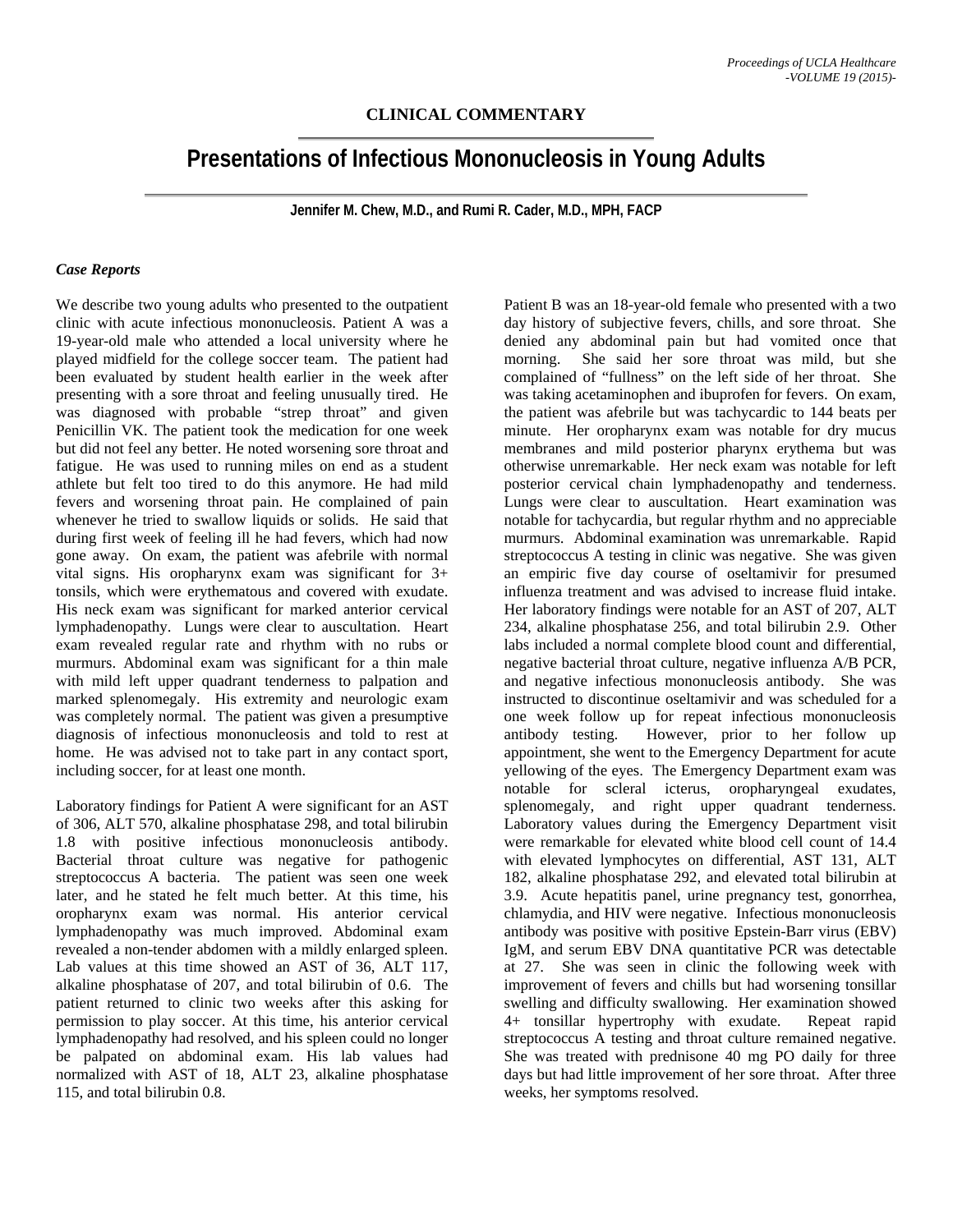## *Epidemiology*

Infectious mononucleosis is a clinical syndrome characterized by pharyngitis, fever, lymphadenopathy, and significant fatigue.<sup>1</sup> Laboratory abnormalities include lymphocytosis with at least 10 percent atypical lymphocytes, confirmed by positive serologic testing.<sup>1</sup> Complications, while rare, may include splenomegaly, hepatomegaly, jaundice and splenic rupture.<sup>1</sup> According to epidemiologic studies, over 95% of adults worldwide are infected with EBV.<sup>2</sup> Infectious mononucleosis has the highest incidence rate among adults 15 to 24 years old with about 500 cases per 100,000 persons per year.<sup>2</sup> Approximately 10-20% of college freshman become infected with EBV, and infectious mononucleosis develops in 30-50% of those. Infectious mononucleosis targets both sexes equally and has no seasonal predilection.<sup>2</sup>

## *Discussion*

Patient A represents the classic presentation of a young adult with mononucleosis – fevers, sore throat, lymphadenopathy, splenomegaly, and liver enzyme abnormalities. It is crucial that patients do not continue to play contact sports due to the risk of splenic rupture. Although the risk of splenic rupture is estimated at 0.1% based on retrospective studies, splenomegaly itself is common in patients with infectious mononucleosis. Most cases of splenic rupture occur within the first three weeks of illness but can occur as late as seven weeks after diagnosis.<sup>1,2</sup> Therefore, it is prudent to counsel patients from refraining from contact sports for a minimum of three weeks following diagnosis of infectious mononucleosis.

When there is a strong clinical suspicion for infectious mononucleosis, the primary care practitioner should carefully consider the utilization of monospot testing and follow-up testing when indicated. The monospot test is a latex assay that causes hemagglutination between horse red blood cells and heterophile antibodies when present. $3$  The monospot test typically has  $87\%$  sensitivity and  $91\%$  specificity.<sup>1</sup> However, the false negative incidence for monospot testing within the first two weeks is as high as 25% because heterophile antibodies do not peak until two to five weeks following the onset of symptoms.<sup>3</sup> Therefore, if initial monospot testing is negative and a strong clinical suspicion for infectious mononucleosis remains, clinicians should consider repeating monospot testing in five to seven days or sending EBV viral capsid antigen-IgG and viral capsid antigen-IgM. $3$  As demonstrated in Patient B with the onset of scleral icterus, worsening pharyngitis and abnormal liver function tests in an otherwise healthy young woman, repeat monospot testing was warranted. According to some studies, elevated hepatic transaminase levels occur in up to one half of patients with infectious mononucleosis.<sup>2</sup> Interestingly, abnormal liver function tests were the first indication of infectious mononucleosis in Patient B. If repeat monospot testing is negative with lack of clinical improvement, the clinician

should consider other mimickers of infectious mononucleosis such as acute human immunodeficiency syndrome, cytomegalovirus infection, or toxoplasmosis.

Routine use of corticosteroids in the treatment of uncomplicated infectious mononucleosis has not been well studied. A small, double-blinded, randomized trial looked at 40 children, ranging in ages 8-18 years, who had suspected infectious mononucleosis. The groups were randomized, and one group received a single oral dose of dexamethasone, and the other received a placebo. The corticosteroid group achieved significant pain relief within the first 12 hours but benefit was not maintained.<sup>4</sup> A Cochrane Review in 2006 examined seven trials to determine efficacy and safety of steroids for symptom control in infectious mononucleosis. Overall, there were no clear health benefits with steroid use. Two trials measured safety and found no major adverse effects from steroid use with infectious mononucleosis.<sup>5</sup> Patient B did not benefit from use of acetaminophen, non-steroidal antiinflammatory drugs, or viscous lidocaine; her oral intake was minimal due to severity of sore throat. We decided to give her a short course of prednisone for symptomatic relief of sore throat, but similarly as seen in the literature, no sustained benefit was found.

Infectious mononucleosis is a relatively common disease of young adults. Clinical suspicion should be high for the young adult presenting with sore throat, lymphadenopathy, fevers, and splenomegaly. Testing for mononucleosis is important in that many of these patients are physically active, and if they have splenomegaly, they are at risk for splenic rupture in the acute setting. Both our patients did well over time. Patient A returned to college and rejoined his soccer team. Patient B took a little longer to recover but returned to her normal state of health after three weeks.

## **REFERENCES**

- 1. **Ebell MH**. Epstein-Barr virus infectious mononucleosis. *Am Fam Physician*. 2004 Oct 1;70(7):1279-87. Review. PubMed PMID: 15508538.
- 2. **Luzuriaga K, Sullivan JL**. Infectious mononucleosis. N Engl J Med. 2010 May 27;362(21):1993-2000. doi: 10.1056/NEJMcp1001116. Review. Erratum in: *N Engl J Med*. 2010 Oct 7;363(15):1486. PubMed PMID: 20505178.
- 3. **Tessier J, Downen M, Engel-Brower J, Naevem L, Sayler M, Hornig K**. Pitfalls & pearls for 8 common lab tests. *J Fam Pract*. 2014 Apr;63(4):198-205. Erratum in: J Fam Pract. 2014 May;63(5):244. PubMed PMID: 24905122.
- 4. **Roy M, Bailey B, Amre DK, Girodias JB, Bussières JF, Gaudreault P**. Dexamethasone for the treatment of sore throat in children with suspected infectious mononucleosis: a randomized, double-blind, placebo-